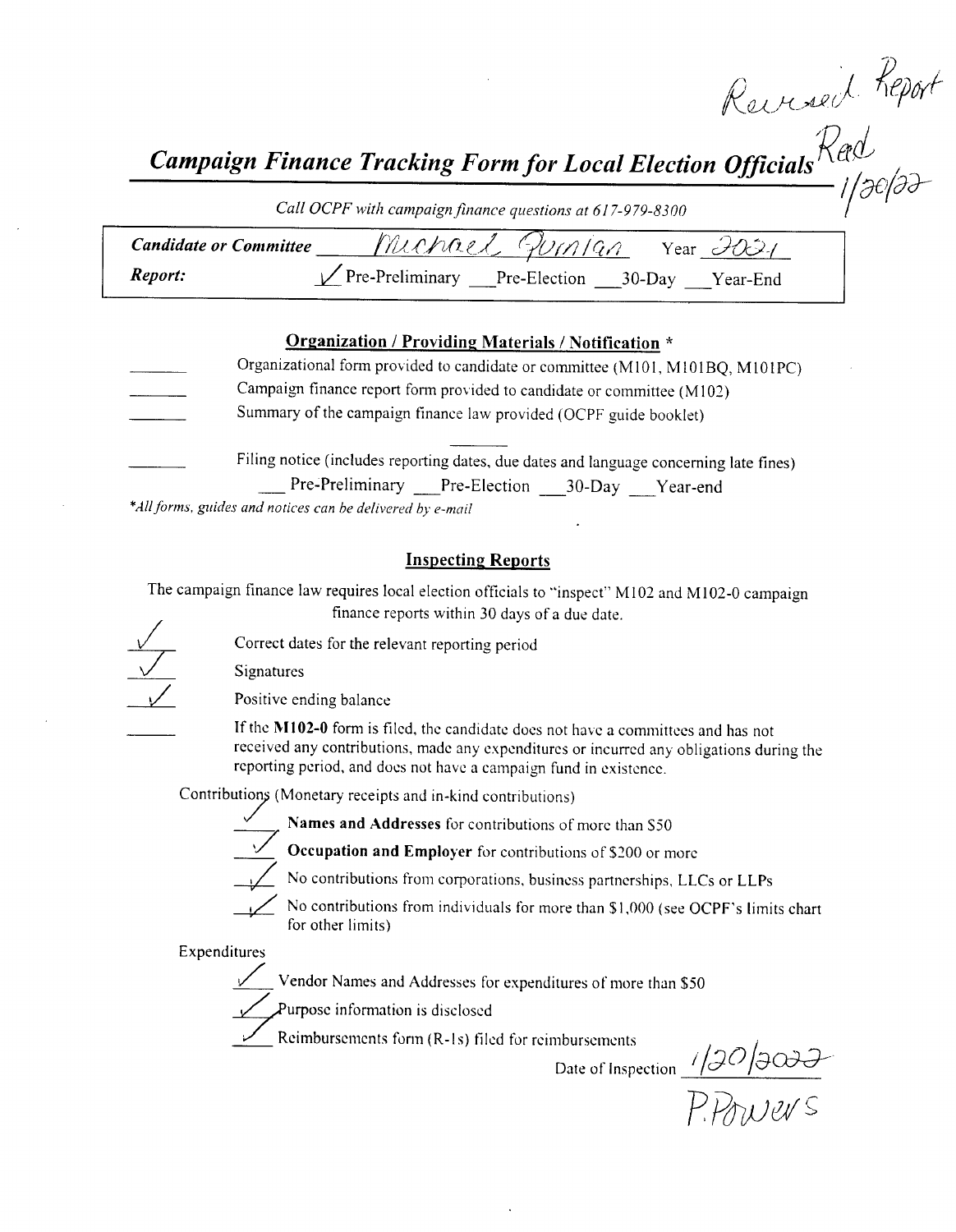To whom it may concern,

Please see the attached document for an amended pre- preliminary election report from the Committee to Elect Michael Quinlan for City Councilor at Large. This amended report reflects an additional \$127 dollars in receipts. One donation of \$125 dollars, on 9/6/21 from Karen Mcamis, was accidentally missed in the original report. There was also a typographical error for a donation under \$50.00, that should have reflected a \$25 donation, not \$23, as previously reported.

If you have any questions or concerns please feel free to reach out to me directly.

Respectfully,

UIN

Emily Fitzgerald

Treasurer

413. 770. 1336

EFitzgerald14@hotmail. com

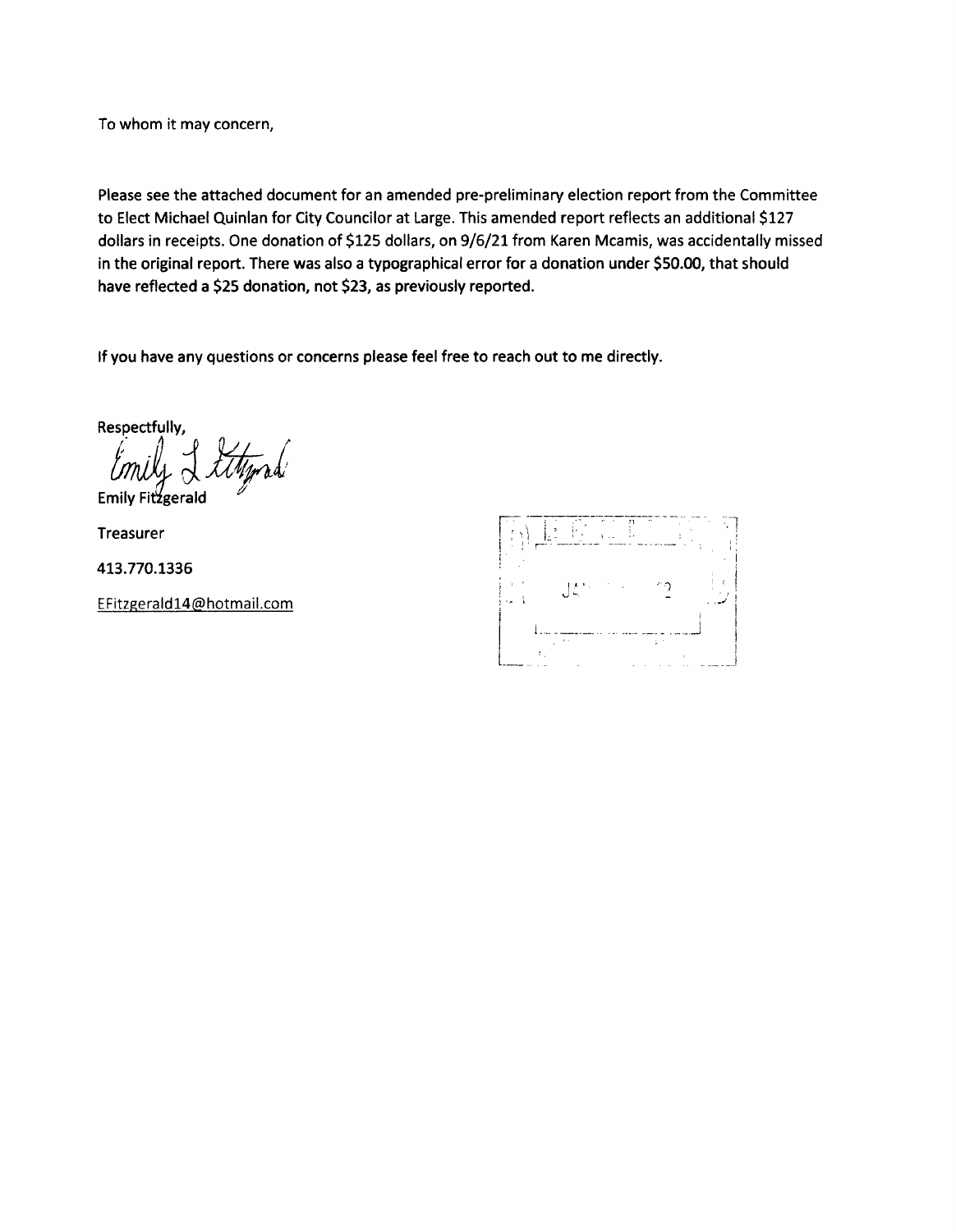| Commonwealth<br>of Massachusetts                                                                                                                                                                                                                                                                                                                                                                                                                                                                                                                                                                                                                                                                                                                                                                                                                                                                                                                                                                                                                                                                                                                                                                                                                                                                                                                                                                                                                                                                                                                                                                                                                                                                                                                                                                                                                                                                                               | Form CPF M 102: Campaign Finance filed by candidate Michael<br>Quinlan for the period 1/1/2021-<br>9/11/2021 replaces the previous report<br><b>Municipal Form</b><br>Office of Campaign and Political Fin<br>filed on 09/20/2071)<br>rile with: City or Town Clerk or Election Commission  |  |  |  |
|--------------------------------------------------------------------------------------------------------------------------------------------------------------------------------------------------------------------------------------------------------------------------------------------------------------------------------------------------------------------------------------------------------------------------------------------------------------------------------------------------------------------------------------------------------------------------------------------------------------------------------------------------------------------------------------------------------------------------------------------------------------------------------------------------------------------------------------------------------------------------------------------------------------------------------------------------------------------------------------------------------------------------------------------------------------------------------------------------------------------------------------------------------------------------------------------------------------------------------------------------------------------------------------------------------------------------------------------------------------------------------------------------------------------------------------------------------------------------------------------------------------------------------------------------------------------------------------------------------------------------------------------------------------------------------------------------------------------------------------------------------------------------------------------------------------------------------------------------------------------------------------------------------------------------------|---------------------------------------------------------------------------------------------------------------------------------------------------------------------------------------------------------------------------------------------------------------------------------------------|--|--|--|
| Fill in Reporting Period dates:<br><b>Beginning Date:</b><br>1/1/21                                                                                                                                                                                                                                                                                                                                                                                                                                                                                                                                                                                                                                                                                                                                                                                                                                                                                                                                                                                                                                                                                                                                                                                                                                                                                                                                                                                                                                                                                                                                                                                                                                                                                                                                                                                                                                                            | <b>Ending Date:</b><br>9/10/21                                                                                                                                                                                                                                                              |  |  |  |
| Type of Report: (Check one)<br>$[\times]$ 8th day preceding preliminary<br>8th day preceding election                                                                                                                                                                                                                                                                                                                                                                                                                                                                                                                                                                                                                                                                                                                                                                                                                                                                                                                                                                                                                                                                                                                                                                                                                                                                                                                                                                                                                                                                                                                                                                                                                                                                                                                                                                                                                          | $\Box$ 30 day after election<br>year-end report<br>dissolution                                                                                                                                                                                                                              |  |  |  |
| Michael J Quinlan Jr.<br>Candidate Full Name (if applicable)<br>City Councilor At Large - Northampton<br>Office Sought and District<br>712 Bridge Road, Northampton MA 01060<br><b>Residential Address</b><br>E-mail:<br>michaelquinlannorthampton@gmail.com<br>Phone # (optional):<br>413-575-0454                                                                                                                                                                                                                                                                                                                                                                                                                                                                                                                                                                                                                                                                                                                                                                                                                                                                                                                                                                                                                                                                                                                                                                                                                                                                                                                                                                                                                                                                                                                                                                                                                            | Committee to Elect Michael Quinlan<br><b>Committee Name</b><br><b>Emily Fitzgerald</b><br>Name of Committee Treasurer<br>712 Bridge Road, Northampton MA 01060<br><b>Committee Mailing Address</b><br>E-mail:<br>michaelquinlannorthampton@gmail.com<br>Phone # (optional):<br>413-575-0454 |  |  |  |
| <b>SUMMARY BALANCE INFORMATION:</b><br>Line 1: Ending Balance from previous report                                                                                                                                                                                                                                                                                                                                                                                                                                                                                                                                                                                                                                                                                                                                                                                                                                                                                                                                                                                                                                                                                                                                                                                                                                                                                                                                                                                                                                                                                                                                                                                                                                                                                                                                                                                                                                             | \$1,434.33                                                                                                                                                                                                                                                                                  |  |  |  |
| Line 2: Total receipts this period (page 3, line 11)                                                                                                                                                                                                                                                                                                                                                                                                                                                                                                                                                                                                                                                                                                                                                                                                                                                                                                                                                                                                                                                                                                                                                                                                                                                                                                                                                                                                                                                                                                                                                                                                                                                                                                                                                                                                                                                                           | \$6,575.00                                                                                                                                                                                                                                                                                  |  |  |  |
| <b>Line 3:</b> Subtotal (line 1 plus line 2)                                                                                                                                                                                                                                                                                                                                                                                                                                                                                                                                                                                                                                                                                                                                                                                                                                                                                                                                                                                                                                                                                                                                                                                                                                                                                                                                                                                                                                                                                                                                                                                                                                                                                                                                                                                                                                                                                   | \$8009.33                                                                                                                                                                                                                                                                                   |  |  |  |
| <b>Line 4:</b> Total expenditures this period (page 5, line 14)                                                                                                                                                                                                                                                                                                                                                                                                                                                                                                                                                                                                                                                                                                                                                                                                                                                                                                                                                                                                                                                                                                                                                                                                                                                                                                                                                                                                                                                                                                                                                                                                                                                                                                                                                                                                                                                                | \$2,082.93                                                                                                                                                                                                                                                                                  |  |  |  |
| Line 5: Ending Balance (line 3 minus line 4)                                                                                                                                                                                                                                                                                                                                                                                                                                                                                                                                                                                                                                                                                                                                                                                                                                                                                                                                                                                                                                                                                                                                                                                                                                                                                                                                                                                                                                                                                                                                                                                                                                                                                                                                                                                                                                                                                   | \$5,926.40                                                                                                                                                                                                                                                                                  |  |  |  |
| Line 6: Total in-kind contributions this period (page 6)                                                                                                                                                                                                                                                                                                                                                                                                                                                                                                                                                                                                                                                                                                                                                                                                                                                                                                                                                                                                                                                                                                                                                                                                                                                                                                                                                                                                                                                                                                                                                                                                                                                                                                                                                                                                                                                                       | \$738.62<br>0.00                                                                                                                                                                                                                                                                            |  |  |  |
| Line 7: Total (all) outstanding liabilities (page 7)<br>Line 8: Name of bank(s) used: Florence Savings Bank                                                                                                                                                                                                                                                                                                                                                                                                                                                                                                                                                                                                                                                                                                                                                                                                                                                                                                                                                                                                                                                                                                                                                                                                                                                                                                                                                                                                                                                                                                                                                                                                                                                                                                                                                                                                                    |                                                                                                                                                                                                                                                                                             |  |  |  |
| <b>Affidavit of Committee Treasurer:</b><br>I certify that I have examined this report including attached schedules and it is, to the best of my knowledge and belief, a true and complete statement of all campaign finance<br>activity, including all contributions, loans, receipts, expenditures, disbursements, in-kind contributions and liabilities for this reporting period and represents the campaign<br>finance activity of all persons acting under the authority or on behalf of this committee in accordance with the requirements of M.G.L. c. 55.<br>Date:<br>(Treasurer's signature)<br>Signed under the penalties of perjury:<br>FOR CANDIDATE FILINGS ONLY: Affidavit of Candidate: (check 1 box only)<br><b>Candidate with Committee</b><br>I certify that I have examined this report including attached schedules and it is, to the best of my knowledge and belief, a true and complete statement of all campaign finance<br>activity, of all persons acting under the authority or on behalf of this committee in accordance with the requirements of M.G.L. c. 55. I have not received any contributions,<br>incurred any liabilities nor made any expenditures on my behalf during this reporting period that are not otherwise disclosed in this report.<br><b>Candidate without Committee</b><br>I certify that I have examined this report including attached schedules and it is, to the best of my knowledge and belief, a true and complete statement of all campaign<br>finance activity, including contributions, loans, receipts, expenditures, disbursements, in-kind contributions and liabilities for this reporting period and represents the<br>campaign finance activity of all persons acting under the authority or on behalf of this candidate in accordance with the requirements of M.G.L. c. 55.<br>Date:<br>(Candidate's signature)<br>Signed under the penalties of perjury: |                                                                                                                                                                                                                                                                                             |  |  |  |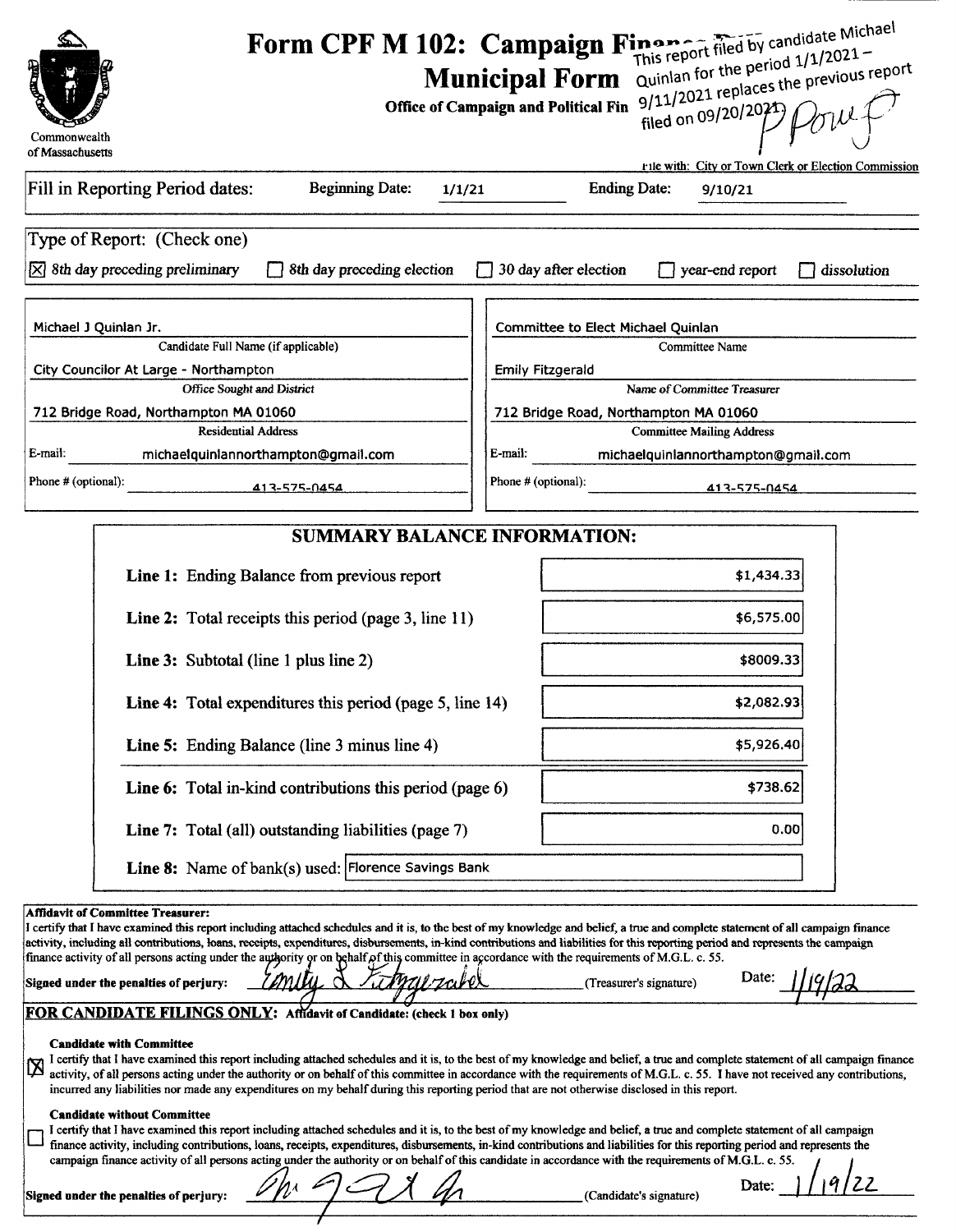## SCHEDULE A: RECEIPTS

M.G.L. c. 55 requires that the name and residential address be reported, in alphabetical order, for all receipts over \$50 in a calendar year. Committees must keep detailed accounts and records of all receipts, but need only itemize those receipts over \$50. In addition, the occupation and employer must be reported for all persons who contribute \$200 or more in a calendar year.

A" Schedule A: Receipts" attachment is available to complete, print and attach to this report, ifadditional pages are required to report all receipts. Please include your committee name and a page number on each page.)

| <b>Name and Residential Address</b><br><b>Date Received</b><br>(alphabetical listing required) |                                                                                   | <b>Amount</b>      | <b>Occupation &amp; Employer</b><br>(for contributions of \$200 or more) |
|------------------------------------------------------------------------------------------------|-----------------------------------------------------------------------------------|--------------------|--------------------------------------------------------------------------|
| 7/22/2021                                                                                      | Abrashkin, William 26 Adare<br>Place, Northampton MA 01060                        | \$100.00           |                                                                          |
| 8/29/2021                                                                                      | Barron, Matt 54 Stage Road,<br>Williamsburg MA 01096                              |                    | \$250.00 Rural Strategist, Self-employed                                 |
| 7/22/2021                                                                                      | <b>Boulrice, Robert 127 Hinckley</b><br>Street. Florence MA 01062                 | \$100.00           |                                                                          |
| 7/22/2021                                                                                      | Cahillane, Michael 157 Prospect<br>Avenue, Northampton MA 01060                   | \$75.00            |                                                                          |
| 8/29/2021                                                                                      | Cahillane, Robert 377 Prospect<br>Street, Northampton, MA 01060                   | \$100.00           |                                                                          |
| 7/23/2021                                                                                      | Cavanaugh, Michael 104 Garden<br>Street, Feeding Hills Ma 01030                   | \$100.00           |                                                                          |
| 7/22/2021                                                                                      | Clopton, Susan 7 Florence Road,<br>Florence MA 01062                              | \$200.00 Retired   |                                                                          |
| 8/4/2021                                                                                       | Cooper, Richard and Kay,<br>Catherine 138 South Main Street,<br>Florence MA Ologa | \$100.00           |                                                                          |
| 7/1/2021                                                                                       | Daube, Jonathan 15 Carolyn<br>Street, Florence MA 01062                           | \$200.00   Retired |                                                                          |
| 8/4/2021                                                                                       | (Emerson, Jennette & Edwin II 90)<br>Deerfield Drive, Florence MA                 | \$100.00]          |                                                                          |
| 8/31/2021                                                                                      | Ferry, Michael PO BOX 922<br>Northampton MA 01062                                 |                    | \$250.00 Wine Sales Manager, Martignetti<br>Companies                    |
| 7/22/2021                                                                                      | Foote, Robert 3 Taylor Heights,<br>Montague MA 01351                              | \$150.00           |                                                                          |
| Line 9: Total Receipts over \$50 (or listed above)                                             |                                                                                   | \$1,725.00         |                                                                          |
| Line 10: Total Receipts \$50 and under* (not listed above)                                     |                                                                                   | 32,185             |                                                                          |
| Line 11: TOTAL RECEIPTS IN THE PERIOD                                                          |                                                                                   |                    | Enter on page 1, line 2                                                  |

Ifyou have itemized receipts of\$50 and under, include them in line 9. Line <sup>10</sup> should include only those receipts not itemized above.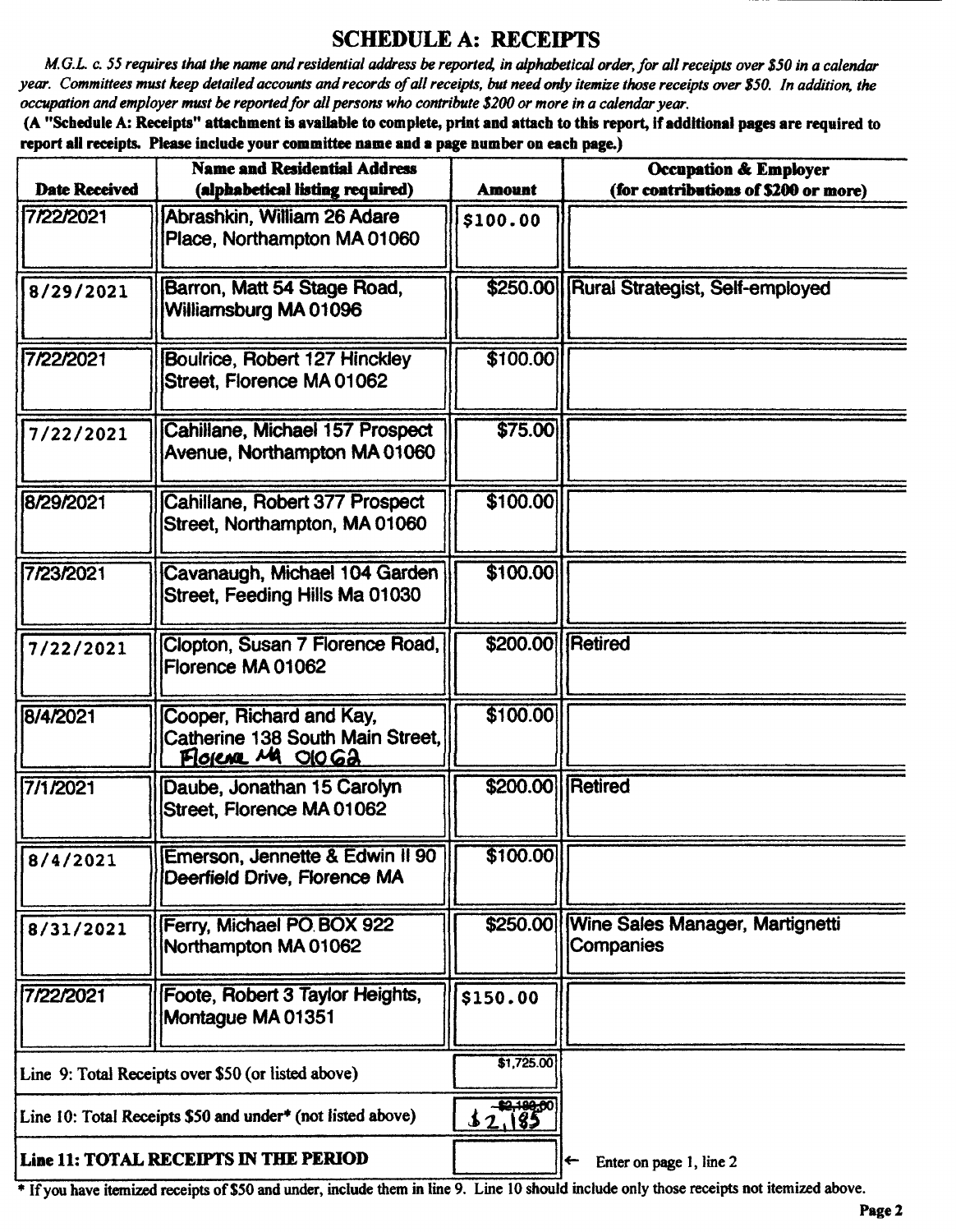## SCHEDULE A: RECEIPTS

M.G.L. c. 55 requires that the name and residential address be reported, in alphabetical order, for all receipts over \$50 in a calendar year. Committees must keep detailed accounts and records of all receipts, but need only itemize those receipts over \$50. In addition, the occupation and employer must be reported for all persons who contribute \$200 or more in a calendar year.

A" Schedule A: Receipts" attachment is available to complete, print and attach to this report, if additional pages are required to report all receipts. Please include your committee name and a page number on each page.)

| <b>Date Received</b>                                       | <b>Name and Residential Address</b><br>(alphabetical listing required)   | <b>Amount</b> | <b>Occupation &amp; Employer</b><br>(for contributions of \$200 or more) |
|------------------------------------------------------------|--------------------------------------------------------------------------|---------------|--------------------------------------------------------------------------|
| 7/16/21                                                    | Griggs, Alfred - 1 Roundhouse Plaza,<br>Northampton MA 01060             | 250.00        | Not employed                                                             |
| 7/22/21                                                    | Harvin, Nancy-14 Conz Street #1,<br>Northampton MA 01060                 | 250.00        | <b>Retired</b>                                                           |
| 7/22/21                                                    | Heafey, Brian & Virginia - 76 Blackberry<br>Lane, Northampton MA 01060   | 100.00        |                                                                          |
| 7/22/21                                                    | LaBarge, Marianne - 698 Westhampton<br>Road, Florence MA 01062           | 100.00        |                                                                          |
| 8/6/21                                                     | Lenker, George - 88 Lyman Road, Apt 1,<br>Northampton MA 01060           | 50.00         | Retired                                                                  |
| 8/30/21                                                    | Lenker, George - 88 Lyman Road, Apt 1,<br>Northampton MA 01060           | 50.00         | <b>Retired</b>                                                           |
| 7/23/21                                                    | Lenker, George - 88 Lyman Road, Apt 1,<br>Northampton MA 01060           | 100.00        | Retired                                                                  |
| 7/26/21                                                    | Lenkowski, John - 15 Hastings Heights,<br>Florence MA 01062              | 100.00        |                                                                          |
| 7/22/21                                                    | Lentner, Mark - 97 Hillcrest Drive, Florence<br>MA 01062                 | 100.00        |                                                                          |
| 7/22/21                                                    | Lucey, Margaret - 777 Bridge Road,<br>Northampton MA 01060               | 100.00        |                                                                          |
| 9/6/21                                                     | Mcamis, Karen - 96 Washington Ave,<br>Northampton MA 01060               | 125.00        |                                                                          |
| 7/26/21                                                    | Sadjak/Wurtzel, Bruce/Barbara - 79 South<br>Street, Northampton MA 01060 | 100.00        |                                                                          |
| Line 9: Total Receipts over \$50 (or listed above)         |                                                                          | 1,500         |                                                                          |
| Line 10: Total Receipts \$50 and under* (not listed above) |                                                                          |               |                                                                          |
| Line 11: TOTAL RECEIPTS IN THE PERIOD                      |                                                                          |               | Enter on page 1, line 2<br>$\leftarrow$                                  |

If you have itemized receipts of\$50 and under, include them in line 9. Line <sup>10</sup> should include only those receipts not itemized above.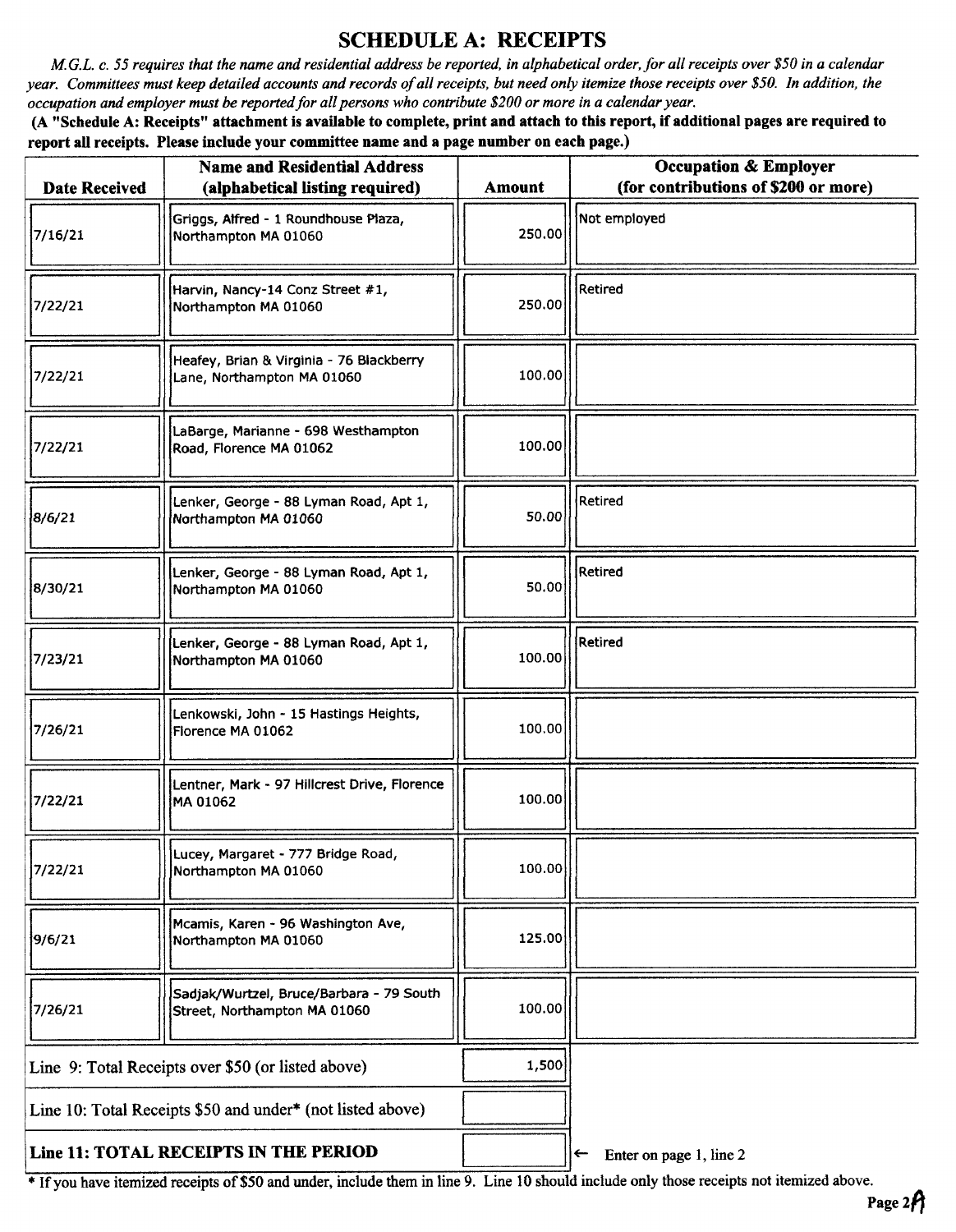## SCHEDULE A: RECEIPTS (continued)

| <b>Date Received</b>                  | <b>Name and Residential Address</b><br>(alphabetical listing required)                      | <b>Amount</b> | <b>Occupation &amp; Employer</b><br>(for contributions of \$200 or more) |
|---------------------------------------|---------------------------------------------------------------------------------------------|---------------|--------------------------------------------------------------------------|
| 7/22/21                               | Skowron/Meyhew, Jeffrey/Susan - 23 Leeno<br>Terrace, Florence MA 01062                      | 100.00        |                                                                          |
| 7/22/21                               | Sniffen/Gordon, John/Beth - 808 Burts Pit<br>Road, Florence MA 01062                        | 100,00        |                                                                          |
| 9/3/21                                | Spicer, Noah - 13 Swan Pond Road, North<br>Reading MA 01864                                 | 50.00         |                                                                          |
| 5/20/21                               | Spicer, Noah - 13 Swan Pond Road, North<br>Reading MA 01864                                 | 15.00         |                                                                          |
| 7/22/21                               | Stiles/Berneche-Stiles, Michael/Jennifer - 63<br>Ridgewood Terrace, Northampton MA<br>01060 | 100.00        |                                                                          |
| 7/22/21                               | Sullivan, Meaghan - 35 Market Street,<br>Northampton MA 01061                               | 100.00        |                                                                          |
| 7/22/21                               | Sullivan, William - 19 Dragon Circle,<br>Easthampton Ma 01027                               | 100.00        |                                                                          |
| 7/22/21                               | Ugone/Whalen, Jana/Peter - 36 Norfolk<br>Avenue, Northampton MA 01060                       | 200.00        | Insurance Sales, Whalen Insurance                                        |
| 7/26/21                               | Weich, Dr. Edward - 26 Crescent Street, Apt<br>G2, Northampton MA 01060                     | 200.00        | Retired                                                                  |
| 7/22/21                               | Welch, EdwardIII and Shannon - 32<br>Manyard Road, Northampton MA 01060                     | 100.00        |                                                                          |
| 5/1/21                                | Williams, Elaine - 286 Rocky Hill Road,<br>Florence MA 01062                                | 50.00         |                                                                          |
| 7/27/21                               | Williams, Elaine & Scott- 286 Rocky Hill<br>Road, Florence MA 01062                         | 50.00         |                                                                          |
|                                       |                                                                                             |               |                                                                          |
|                                       | Line 9: Total Receipts over \$50 (or listed above)                                          |               |                                                                          |
|                                       | Line 10: Total Receipts \$50 and under* (not listed above)                                  |               |                                                                          |
| Line 11: TOTAL RECEIPTS IN THE PERIOD |                                                                                             |               | Enter on page 1, line 2<br>←                                             |

<sup>If</sup> If you have itemized receipts of \$50 and under, include them in line 9. Line 10 should include only those receipts not itemized above.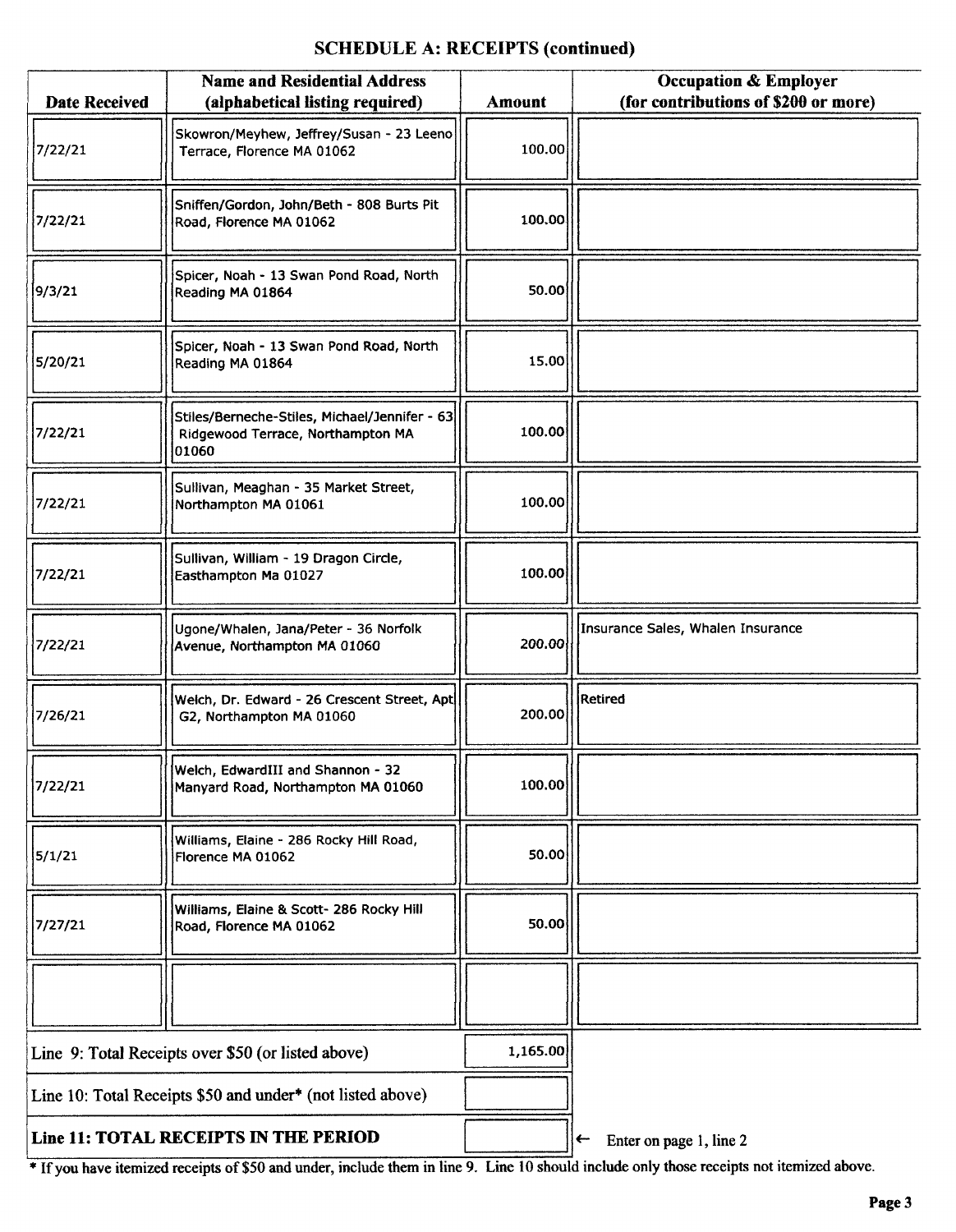## SCHEDULE B: EXPENDITURES

M.G.L. c. 55 requires committees to list, in alphabetical order, all expenditures over\$ 50 in a reporting period Committees must keep detailed accounts and records of all expenditures, but need only itemize those over \$50. Expenditures \$50 and under may be added together, from committee records, and reported on line 13.

A" Schedule B: Expenditures" attachment is available to complete, print and attach to this report, if additional pages are required tc report all expenditures. Please include your committee name and a page number on each page.)

|                  | <b>To Whom Paid</b>                       |                                                                |                                                   |               |
|------------------|-------------------------------------------|----------------------------------------------------------------|---------------------------------------------------|---------------|
| <b>Date Paid</b> | (alphabetical listing)                    | <b>Address</b>                                                 | <b>Purpose of Expenditure</b>                     | <b>Amount</b> |
| 3/28/20<br>21    | <b>ACTBLUE</b>                            | PO BOX 441146,<br>Somerville MA 02144                          | <b>Online Donation</b><br><b>Transaction Fee</b>  | \$0.99        |
| 5/23/20<br>21    | <b>ACTBLUE</b>                            | PO BOX 441146,<br>Somerville MA 02144                          | <b>Online Donation</b><br><b>Transaction Fee</b>  | \$0.60        |
| 7/18/20<br>21    | <b>ACTBLUE</b>                            | PO BOX 441146,<br>Somerville MA 02144                          | <b>Online Donation</b><br><b>Transaction Fee</b>  | \$9.88        |
| 7/25/20<br>21    | <b>ACTBLUE</b>                            | PO BOX 441146,<br>Somerville MA 02144                          | <b>Online Donation</b><br><b>Transaction Fee</b>  | \$13.83       |
| 8/8/202<br>1     | <b>ACTBLUE</b>                            | PO BOX 441146.<br>Somerville MA 02144                          | <b>Online Donation</b><br><b>Transaction Fee</b>  | \$1.98        |
| 9/5/2021         | <b>ACTBLUE</b>                            | PO BOX 441146,<br>Somerville MA 02144                          | <b>Online Donation</b><br><b>Transaction Fee</b>  | 53.96         |
| 7/5/2021         | <b>Big Y World Class</b><br><b>Market</b> | 135. N. King Street Rt. 5<br>Northampton MA 01060              | <b>Postage Stamps for</b><br>campaign kick off    | \$44.00       |
| 7/2/2021         | <b>Collective Copies and</b><br>Leveller  | 93 Main Street, Florence<br>MA01062                            | <b>Invitations for Campaign</b><br>Kick off event | \$84.88       |
| 7/6/202<br>1     | <b>Collective Copies and</b><br>Leveller  | 93 Main Street, Florence<br>MA01062                            | Donation<br>envelopes                             | \$176.83      |
| 7/7/2021         | <b>Collective Copies and</b><br>Leveller  | [93 Main Street, Florence] Large signs for events<br>MA 01062  | and election day                                  | \$57.59       |
| 7/21/20<br>21    | <b>Collective Copies and</b><br>Leveller  | 93 Main Street, Florence<br>MA01062                            | 500 information cards                             | \$261.38      |
| 6/30/2021        | <b>Delivery Signs LLC</b>                 | <b>40 West Crystal Lake</b><br>Street, #100, Orlando FL        | 200 Lawn Signs                                    | \$918.00      |
|                  |                                           | Line 12: Total Expenditures over \$50 (or listed above)        |                                                   | 1,573.92      |
|                  |                                           | Line 13: Total Expenditures \$50 and under* (not listed above) |                                                   |               |
|                  |                                           |                                                                |                                                   |               |

Enter on page 1, line  $4 \rightarrow$  Line 14: TOTAL EXPENDITURES IN THE PERIOD

If you have itemized expenditures of\$ <sup>50</sup> and under, include them in line 12. Line <sup>13</sup> should include only those expenditures not itemized above. **Page 4** and the set of the set of the set of the set of the set of the set of the set of the set of the set of the set of the set of the set of the set of the set of the set of the set of the set of the set of the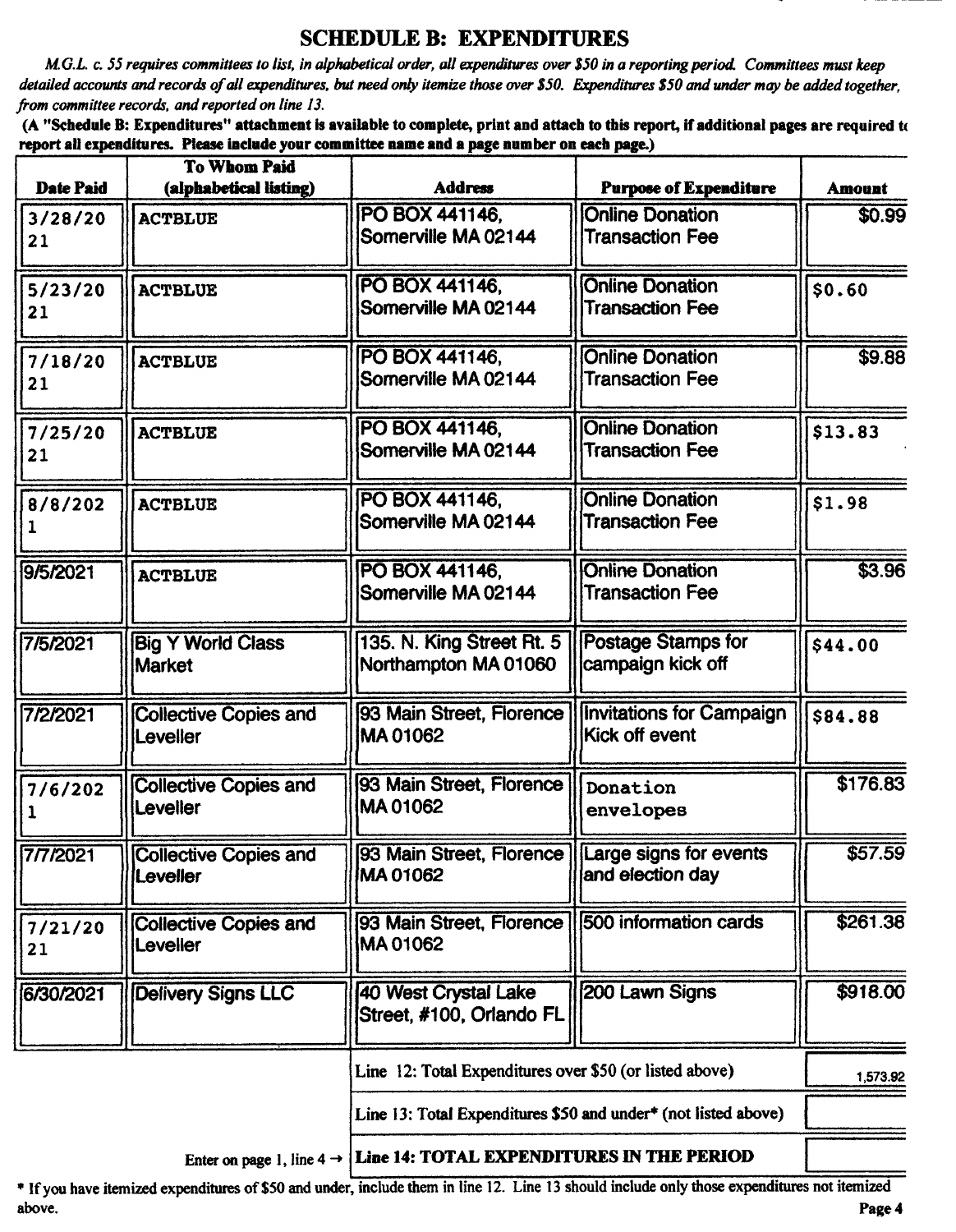#### SCHEDULE B: EXPENDITURES (continued)

|                  | <b>To Whom Paid</b>                 |                                                                                   |                                                              |               |
|------------------|-------------------------------------|-----------------------------------------------------------------------------------|--------------------------------------------------------------|---------------|
| <b>Date Paid</b> | (alphabetical listing)              | <b>Address</b>                                                                    | <b>Purpose of Expenditure</b>                                | <b>Amount</b> |
| 7/23/2021        | <b>Michael Quinlan</b>              | 712 Bridge Road,<br>Northampton MA 01060                                          | Loan repayment for<br>campaign buttons                       | \$111.00      |
| 7/22/2021        | Northampton<br><b>Rental Center</b> | 59 Service Center Road,<br>Northampton MA 02060                                   | <b>Rental of table linens for</b><br>campaign kick off event | \$212.50      |
| 3/10/2021        | <b>Pacific Printing</b>             | 19 Damon Road,<br>Northampton MA 01060                                            | Pens for campaign -<br>swag purpose                          | \$149.51      |
| 8/10/2021        | <b>US Postal Service</b>            | 37 Bridge Road<br>Northampton MA 01060                                            | 100 post card stamps for<br>mailing thank yous               | \$36.00       |
|                  |                                     |                                                                                   |                                                              |               |
|                  |                                     |                                                                                   |                                                              |               |
|                  |                                     |                                                                                   |                                                              |               |
|                  |                                     |                                                                                   |                                                              |               |
|                  |                                     |                                                                                   |                                                              |               |
|                  |                                     |                                                                                   |                                                              |               |
|                  |                                     |                                                                                   |                                                              |               |
|                  |                                     |                                                                                   |                                                              |               |
|                  |                                     |                                                                                   |                                                              |               |
|                  |                                     | Line 12: Expenditures over \$50 (or listed above)                                 |                                                              | \$509.01      |
|                  |                                     | Line 13: Expenditures \$50 and under* (not listed above)                          |                                                              |               |
|                  |                                     | Enter on page 1, line $4 \rightarrow$   Line 14: TOTAL EXPENDITURES IN THE PERIOD |                                                              | \$2,082.93    |

ifyou have itemized expenditures of\$50 and under, include them in line 12. Line <sup>13</sup> should include only those expenditures not itemized above.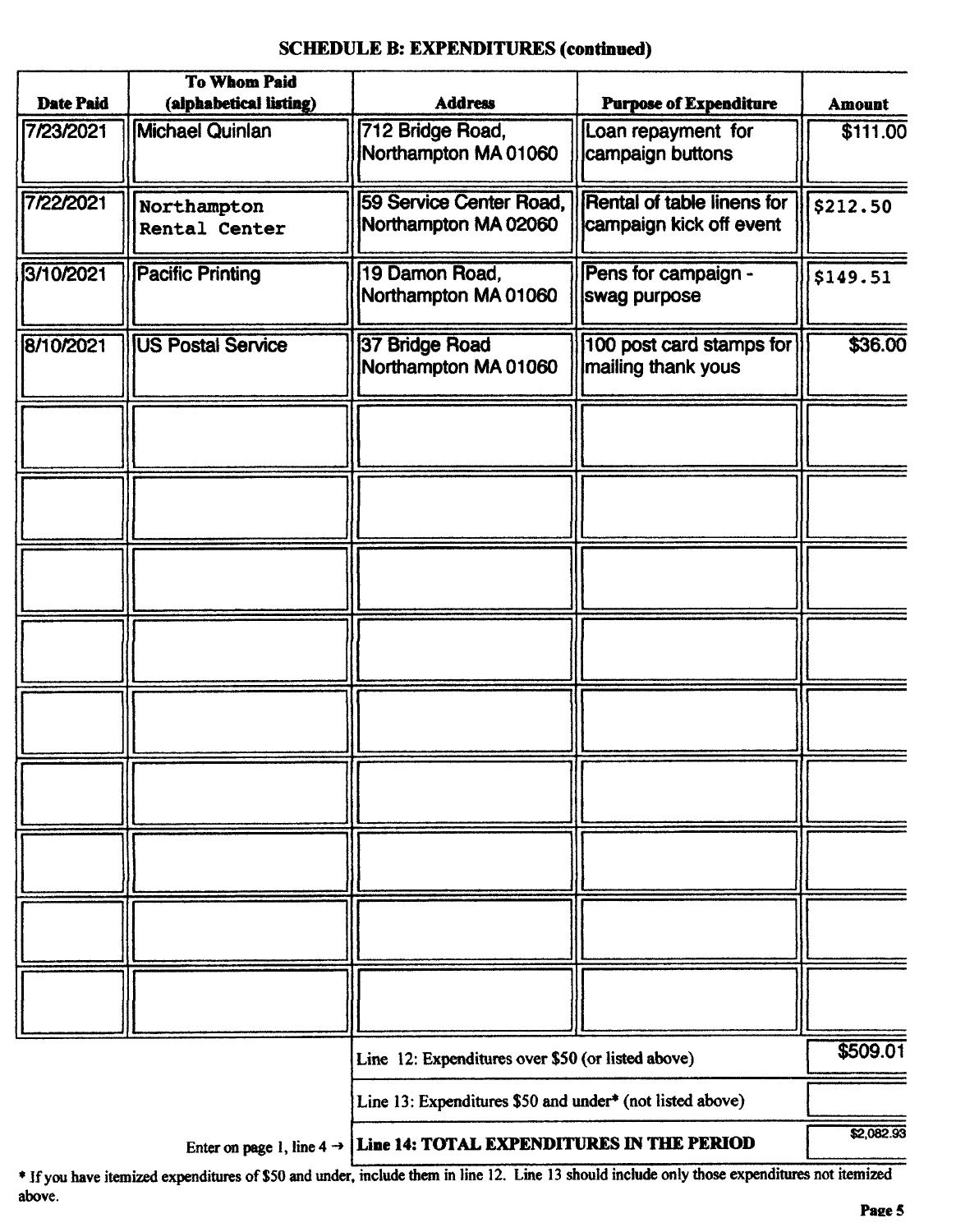# SCHEDULE C: " IN-KIND" CONTRIBUTIONS

Please itemize contributors who have made in-kind contributions of more than \$50. In-kind contributions \$50 and under may be added together from the committee's records and included in line 16 on page 1.

| <b>Date Received</b> | From Whom Received*                   | <b>Residential Address</b>                                     | <b>Description of Contribution</b>                   | <b>Value</b> |
|----------------------|---------------------------------------|----------------------------------------------------------------|------------------------------------------------------|--------------|
| 4/1/2021             | Kai Devlin                            | 11B Couture Road,<br>Southampton MA 01073                      | <b>Designed Campaign</b><br> Sign                    | \$75.00      |
| 7/22/2021            | <b>Steve Hinks</b>                    | 33 Strawberry Hill,<br>Florence, MA 01062                      | <b>Background music at</b><br>campaign kick off      | \$100.00     |
| 7/22/2021            | <b>Maureen Quinlan (Retired)</b>      | 22 Pomeroy Meadow Rd<br>#6, Southampton MA                     | Food, plates, napkins<br>for campaign kick off       | \$472.73     |
| 7/22/2021            | <b>Michael Quinlan Sr</b>             | 22 Pomeroy Meadow Rd<br>#6, Southampton MA                     | <b>Promotion Golf Balls to</b><br>advertise campaign | \$90.90      |
|                      |                                       |                                                                |                                                      |              |
|                      |                                       |                                                                |                                                      |              |
|                      |                                       |                                                                |                                                      |              |
|                      |                                       |                                                                |                                                      |              |
|                      |                                       |                                                                |                                                      |              |
|                      |                                       |                                                                |                                                      |              |
|                      |                                       |                                                                |                                                      |              |
|                      |                                       |                                                                |                                                      |              |
|                      |                                       | Line 15: In-Kind Contributions over \$50 (or listed above)     |                                                      | \$738.63     |
|                      |                                       | Line 16: In-Kind Contributions \$50 & under (not listed above) |                                                      |              |
|                      | Enter on page 1, line $6 \rightarrow$ | Line 17: TOTAL IN-KIND CONTRIBUTIONS                           |                                                      | \$738.62     |

\* If an in-kind contribution is received from a person who contributes more than \$50 in a calendar year, you must report the name and address of the contributor; in addition, if the contribution is \$200 or more, you must also report the contributor's occupation and employer.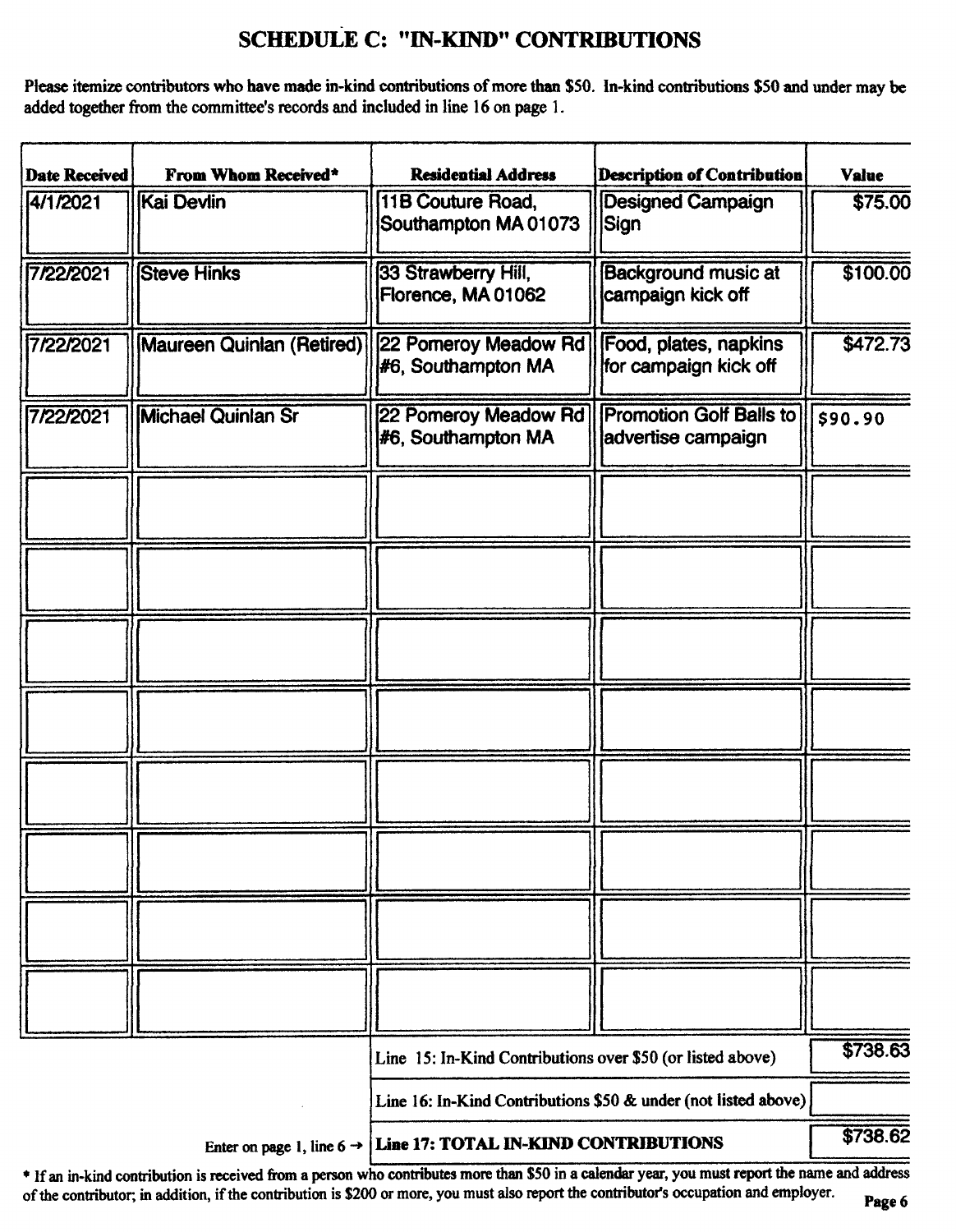# SCHEDULE D: LIABILITIES

M.G.L. c. 55 requires committees to report ALL liabilities which have been reported previously and are still outstanding, as well as those liabilities incurred during this reporting period

| Date Incurred | To Whom Due | Address                         | Purpose                                    | Amount |
|---------------|-------------|---------------------------------|--------------------------------------------|--------|
|               |             |                                 |                                            |        |
|               |             |                                 |                                            |        |
|               |             |                                 |                                            |        |
|               |             |                                 |                                            |        |
|               |             |                                 |                                            |        |
|               |             |                                 |                                            |        |
|               |             |                                 |                                            |        |
|               |             |                                 |                                            |        |
|               |             |                                 |                                            |        |
|               |             |                                 |                                            |        |
|               |             |                                 |                                            |        |
|               |             |                                 |                                            |        |
|               |             |                                 |                                            |        |
|               |             |                                 |                                            |        |
|               |             | <b>CAN THE PERSON ASSOCIATE</b> | <b><i>NOTES TO THE TO BE THE STATE</i></b> |        |

Enter on page 1, line  $7 \rightarrow$  Line 18: TOTAL OUTSTANDING LIABILITIES (ALL)

1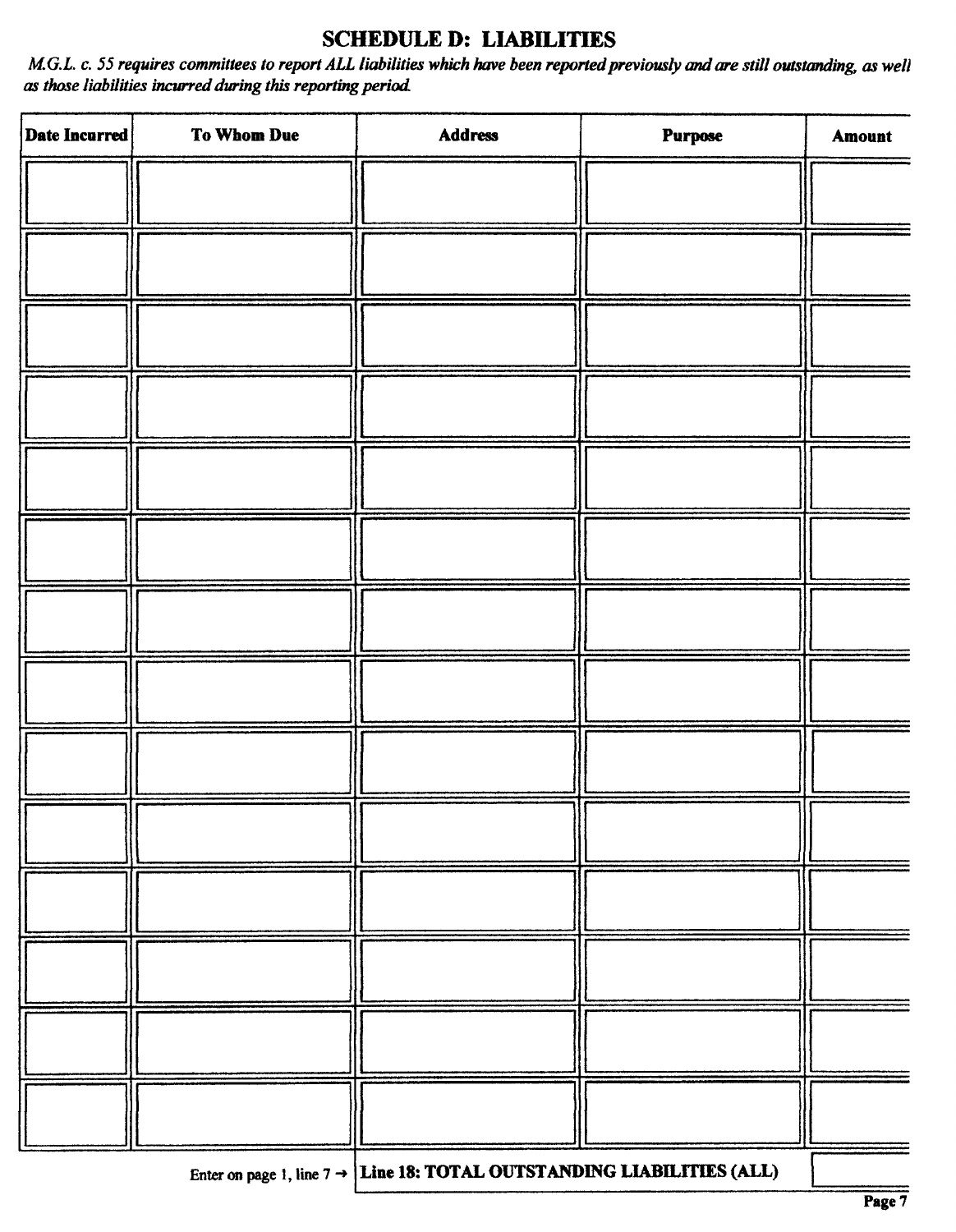

 $\sim 10^{-1}$ 

and the state of the contract of the

#### $\mathbf{A}$ Additional Form for Campaign Finance needed please.

 $\mathcal{L}_{\text{max}}$  and  $\mathcal{L}_{\text{max}}$ 

<sup>1</sup> message

لشعبع والمناجات  $\Delta \phi = 2.00$  km s  $^{-1}$ Pamela Powers <ppowers@northamptonma.gov> Mon, Sep 20, 2021 at 6:52 PM To: Michael Quinlan <michaelquinlannorthampton@gmail. com>

**Service** 

 $\mathcal{L}^{\text{max}}$ 

**Service Contractor** 

 $\Delta \sim 10^{11}$  and  $\Delta \sim 10^{11}$ 

Hi Michael:

<sup>I</sup> received your campaign finance report today and there appears to be one form missing. Can you please have your treasurer complete the attached form concerning the reimbursement that was made to you on 7/23/2021?

 $\sim$  $\sim$   $\sim$ 

 $\mathbf{v} \rightarrow \mathbf{v}$  , where  $\mathbf{v} \rightarrow \mathbf{v}$  ,  $\mathbf{v} \rightarrow \mathbf{v}$ 

 $\sim 1$ 

 $\sim$ 

Thanks, and let me know if you have any questions.

Pamela Powers City Clerk City of Northampton 413) 587- 1223

 $\mathbf{L}$ CPF R 1. pdf 280K